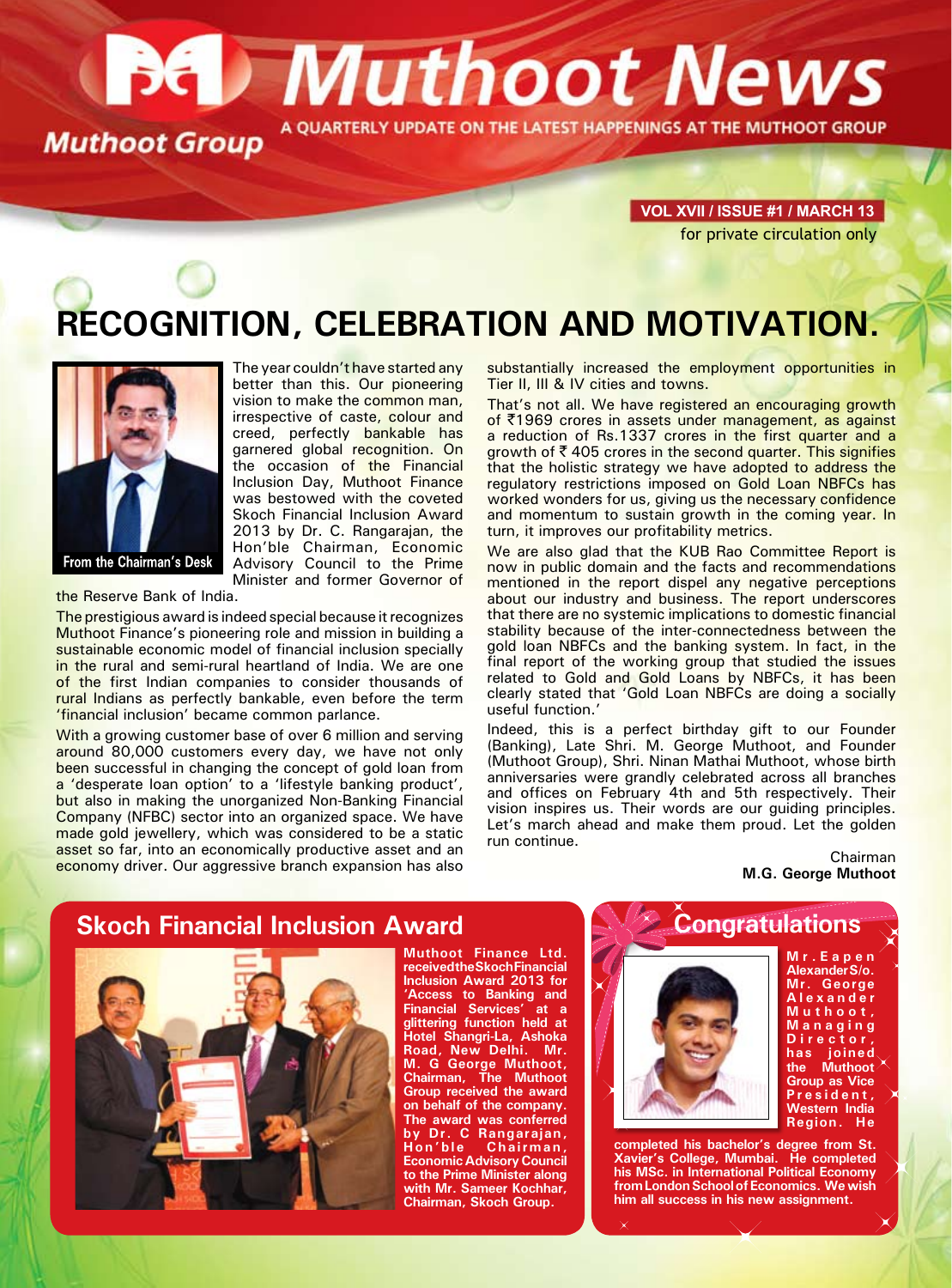**THE ECONOMIC TIMES The Edit Page Experiment Computer Conomic Times | MUMBAI | THURSDAY | 28 FEBRUARY 2013** 

# **A Halo for Gold Loan NBFCs**

## **Guest Column**

**GEORGE ALEXANDER MUTHOOT**



he release of Reserve Bank of India's (RBI) KUB Rao c o m m i t t e e report on gold has brought

a breath of fresh air. The awareness of gold loans had grown well beyond the south and gold loan players, especially the biggies, have been growing at a brisk pace. The RBI had some concerns, which it laid down with a slew of measures it deemed fit. While these were more of hygiene factors, what followed was a dialogue between the gold loan players and the regulator to explain the business model, risk management measures, the role the sector played in financial inclusion and the sector's efforts to address customers, who even today are being exploited by moneylenders and pawnbrokers.

The Rao committee's recommendations reiterate this and articulate a perfect mix of what it feels about the sector and what it is expected to do, going forward. While the report reiterates moderating the demand for gold imports considering its obvious impact on the current account deficit, it clearly mentions that gold loans have a casual impact on gold imports.

By making a case of reviewing the loan-to-value ratio to 75% from 60% to having no curbs or limits

on advances against gold jewellery to asking gold loan companies and banks to expand their gold loan portfolio for monetising idle gold to indicating no immediate systemic risk, we can safely assume gold loans aren't influencers of gold imports, while playing a very important role of monetisation the idle gold lying with the masses.

And, with an estimated 20,000 tonnes of gold holding in the country, 65% of which is thought to be held by the rural population, the sector and other players are just scraping the surface of the massive growth potential. As regards certain measures that the committee has redrawn, they are aimed at better capital adequacy, more operational transparency, achieving better know your customer (KYC) and protecting the customer's interest. The gold loan sector has already implemented this and, in fact, has also formed a self-regulatory organisation under the Association of Gold Loan Companies (AGLOC) to address these issues and ensure best practices for the sector.

One important implication of the report is that the recommendation will create a high entry barrier for the sector.

Considering its massive transparency, internal growth potential, gold loans have been attracting a lot of companies, irrespective of their abilities.

The measures followed by the AGLOC, along with the ones suggested by the committee, will act as a high entry barrier for those thinking of a foray into the lucrative business of gold loans. This high entry barrier would also protect the interests of the existing players and ensure healthy competition and relationships.

Second, banks would now be more comfortable in lending to the sector as these NBFCs are neither a systemic risk to the financial system, nor, with their minimal exposure, could create a threat to the banking sector. This will now ensure a smooth flow of funds to the sector. Third, existing or potential customers would have more clarity and a clearer perception of the business. Besides, with the hike in loan-to-value to 75% under consideration, customers may not have second thoughts on going back to moneylenders or pawnbrokers to get an extra loan amount for their jewellery.

Extra stress on better

**The Rao committee report is a perfect mix of assessing the sector and what its future is It protects exististing player in the sector and allows banks to be comfortable in lending Rather than just a business, the sector should be seen as aiding financial inclusion**



controls, documentation, grievance redressal system and transparent auctions will further cement the customer's trust in existing players, helping the organised sector grow further and bring in more uniformity.

 That apart, higher loantovalue consideration is an indicator from the RBI that it wants the sector to grow to monetise idle gold through the organised sector. Besides, higher loan-to-value should also provide a muchne ed impetus to growth, though we also believe we should still be given the same level playing field as banks. The report would also have calmed investors' nerves, as they were waiting eagerly for this report. Now, valuations too would reflect the fundamentals of the company rather than regulatory overhangs the investors have been pondering over for the last nine months.

Last but not the least, the report has recognised that gold loan NBFCs have a socially useful function. The RBI has been stressing the need for inclusive growth, and gold loan NBFCs, considering our reach to the rural hinterland, have been catering to the needs of the unbanked or underserved population for decades now. Rather than recognising us just as a business or a sector, it would be commendable if the regulator sees us as a facilitator of financial inclusion. Thus, future regulation would ensure the role of NBFCs is protected to support this cause.

**Article Published in the Economic Times (All Edition)**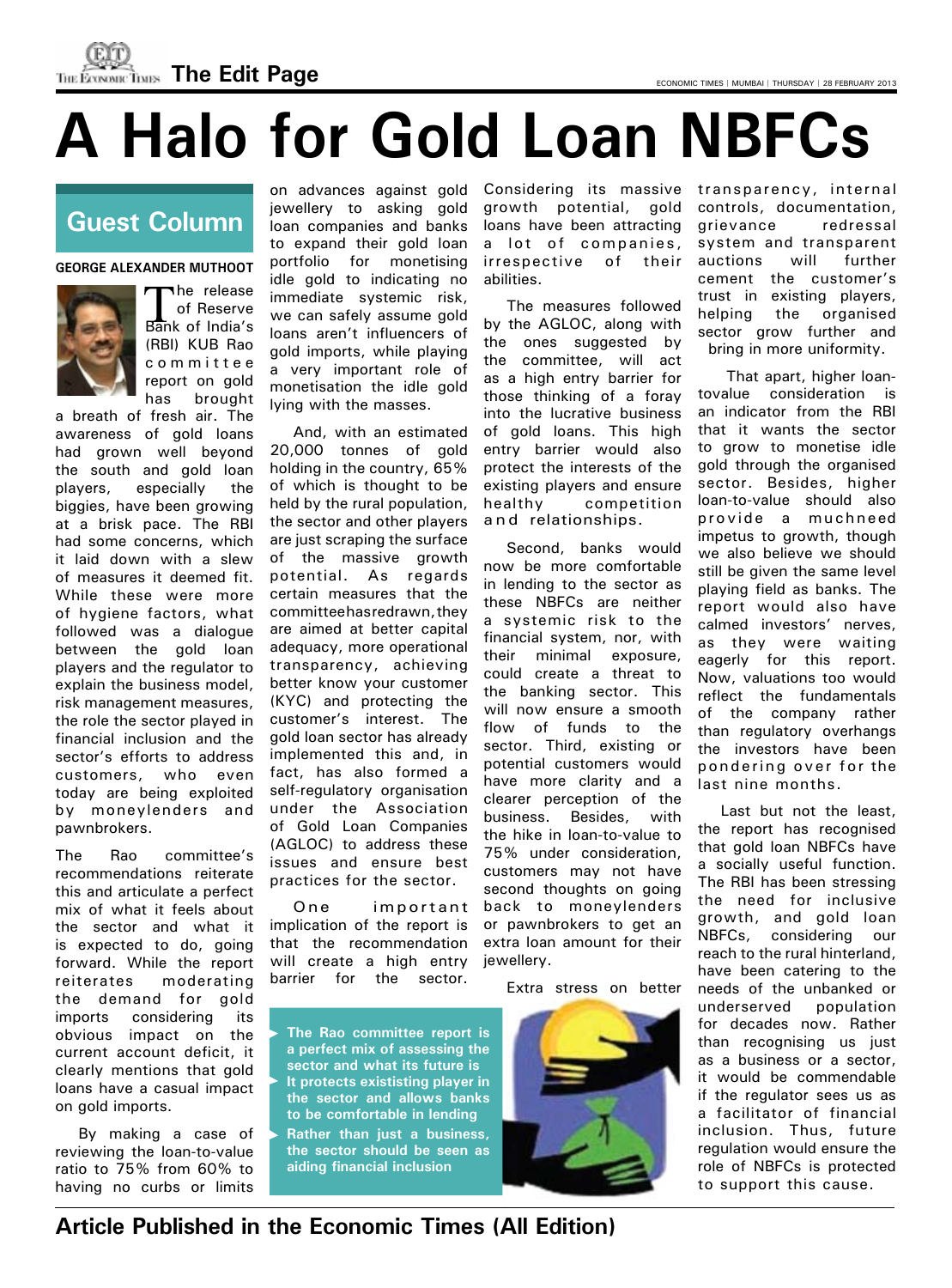#### **CSR Initiatives**

#### **Muthoot M George Memorial Research Award**



The Muthoot Group has instituted an award of  $\bar{z}$  2 lakhs in cash and a citation in memory of our founder Chairman Late Mr. M. George Muthoot to be presented every year to the best young researcher in Nephrology. This year the Muthoot M George Memorial Research Award for the best young researcher in Nephrology was presented to Ms.Shruti Dave by Australian Consul General Mr.David Holly in a glittering ceremony held in Chennai on 25th January, 2013. Muthoot Finance Asst. General Manager Mr. Babu John Malayil was present on this occasion.

#### **Archery Equipment**



Mr. V.J. Baby handed over the Archery Equipment to Mr. Kishore A., who is handicapped, at a function held at Irinjalakuda,Thrissur. Mr. Kishore is expected to train in archery for participating in the Para Olympics in 2016.

#### **Saree Distribution**



P Sahasranamam, Senior Advocate, High Court of Kerala were present on this

occasion.

Bhoopalarayerpuram Branch Under Tirunelveli Region distributed Sarees to the widows. Mr. S.R. Jeyadurai, MP was present on this occasion.



Muthoot Finance in association with National University of Advance Legal Studies, organized Altus Disputatio, a national level Debate Competition. Mr. George M Jacob, Director, Muthoot Group distributed the prizes to the winners. Justice P. N. Ravindran, Judge, High Court of Kerala; Prof. M.C. Valsan, former Secretary, Kerala Legislative Assembly and Mr.

**Educational Assistance**



Muthoot M George Foundation handed over the Educational Assistance cheque to Mr. T Vamsi through Perala Branch under Vijawada Region.

#### **Delhi Police Heart & Eye Checkup Camp**

**Mirchi Auto No.1**



In Association with Radio Mirchi Muthoot Finance Ltd. organized Auto No.1, a 45 days campaign for identifying the responsible Auto Driver of Coimbatore. Coimbatore city Traffic Police & The Auto Association – Coimbatore supported the campaign. Muthoot Finance Chief Marketing Officer Mr. Cherian Peter flagging off the campaign.



The Muthoot Group in association with Delhi Police Force conducted 'Delhi Police Heart & Eye Checkup Camp', a nineteen-day camp at NDMC Hall, Lodhi Road, New Delhi. The camp was supported by Foundation for Social Awakening (FSA) and Paysuni Charitable Trust and Fortis Escorts Health Institute.

Hon'ble Union Water Resource Minister Mr. Harish Rawat inaugurated the camp. Mr. Neeraj Kumar (Commissioner of Police, Delhi); PadmaShree and Arjuna Awardee Ace Shooter Mr. Jaspal Rana; Mr. Avinav Chaubey (AGM-Marketing, The Muthoot Group) were present on this occasion.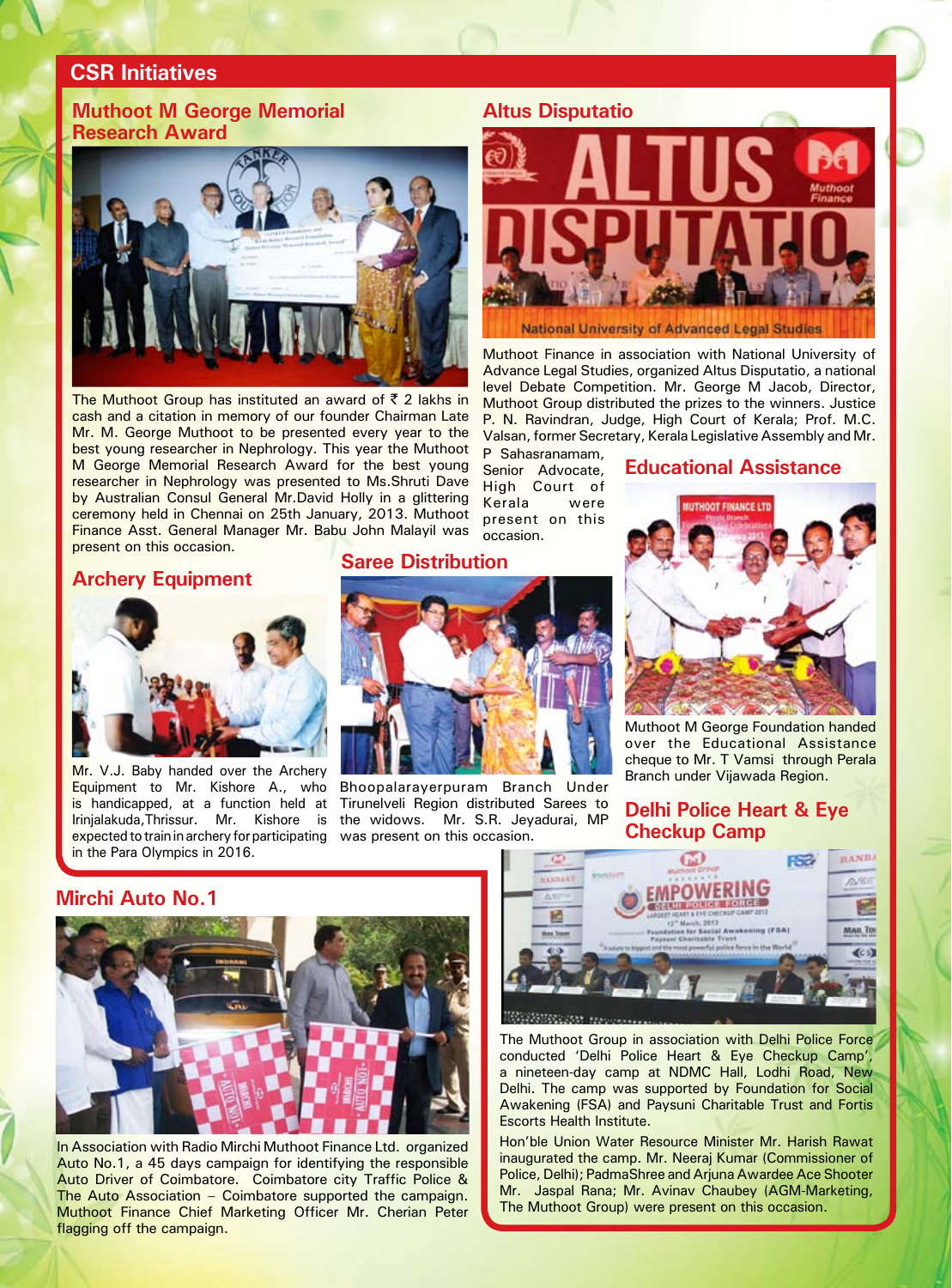#### **BBC India Business Week**



Mr. George Alexander Muthoot, Managing Director, The Muthoot Group was interviewed by Mr. Sameer Hashmi of BBC for their India Business Week Programme.

#### **Mega Bumper Prize Winner**



The bumper prize for Muthoot Finance Mega Gold Loan Festival was drawn by Mr. K Babu, Honorable Minister for Fisheries, Port and Excise at Muthoot Finance Head office Cochin. Nissan sunny car was won by Mrs. Mary V. J., customer of Ponnarimangalam branch in Ernakulam District. Around 50 lacs of gold loan customers participated in this contest. (L-R) Mr.K.N.C. Nair( GM IT), Mr. Mohan Chandran K. (GM – Risk Management & Credit) Mr. K.R. Bijimon (Chief General Manager) Mr. Babu John Malayil (Agm Corporate Communications) Mr.C.V. John (GM HRD) Mr. K. Babu (Honorable Minister For Fisheries Ports And Excise) Mr. C.V. Balasankar (GM - Credit & Operations) Mr. George Alexander Muthoot (Managing Director) Mr. George M Jacob (Director) Mr. Cherian Peter (Chief Marketing Officer).

#### **Mega Gold Loan Festival**



Muthoot Finance Mega Gold Loan Festival monthly bumper prize for the month of December was won by Mr. Saravana Balan from Kanyakumari. Muthoot Group Jt. Managing Director Mr. George Jacob Muthoot handed over the key to the winner. Muthoot Finance Trivandrum North Regional Manager Mr. Udayanandan Nair M; Trivandrum South Regional Manager Mr. Vaidyanathan were present on this occasion.

#### **Foreign Currency Exports**

As part of the expansion and diversification of their business, Muthoot Exchange Company has started export of foreign currency notes to Bahrain. The first shipment of currency notes were exported on 15.02.2013 to National Finance and Exchange, Manama, Bahrain. By doing so the foreign exchange division has joined a group of very few foreign exchange operators in India who are capable of doing this specialized operation. By the beginning of the next financial year, shipments will also be sent to Raeiffezen Bank International, Vienna which is one of the leading Banks in Austria.

The export activity will enable us to offer better rates for all currencies and help us achieve our goal of becoming one of the top three foreign exchange service provider in India.

#### **Achievers Trip to Dubai**



Managers who have achieved their targets were sent on a trip to Dubai Shopping Festival. The group travel arrangements were made by Muthoot Travelsmart.

**"People who don't take risks generally make about two big mistakes a year. People who do take risks generally make about two big mistakes a year."** 

**- Peter F. Drucker -**

#### **US Students Visit**



A team of 19 first & second year MBA students along with faculty leads Mr. Jayasankar M Swaminathan and Ms. Patricia Collins University of North Carolina's Kenan Flager Business School visited The Muthoot Group Corporate office, Kochi as part of their Global Immersion Elective.

Seen in the picture are Jayasankar M Swaminathan, lead faculty Flagler Business School, University of North Carolina; Ms. Patricia Collins staff member, Mr. George Alexander Muthoot, Managing Director; Mr. George M Jacob, Director; Mr. George M Alexander, Vice President, The Muthoot Group & Mr. K. P. Padmakumar, Executive Director, Muthoot Finance Ltd. along with the students.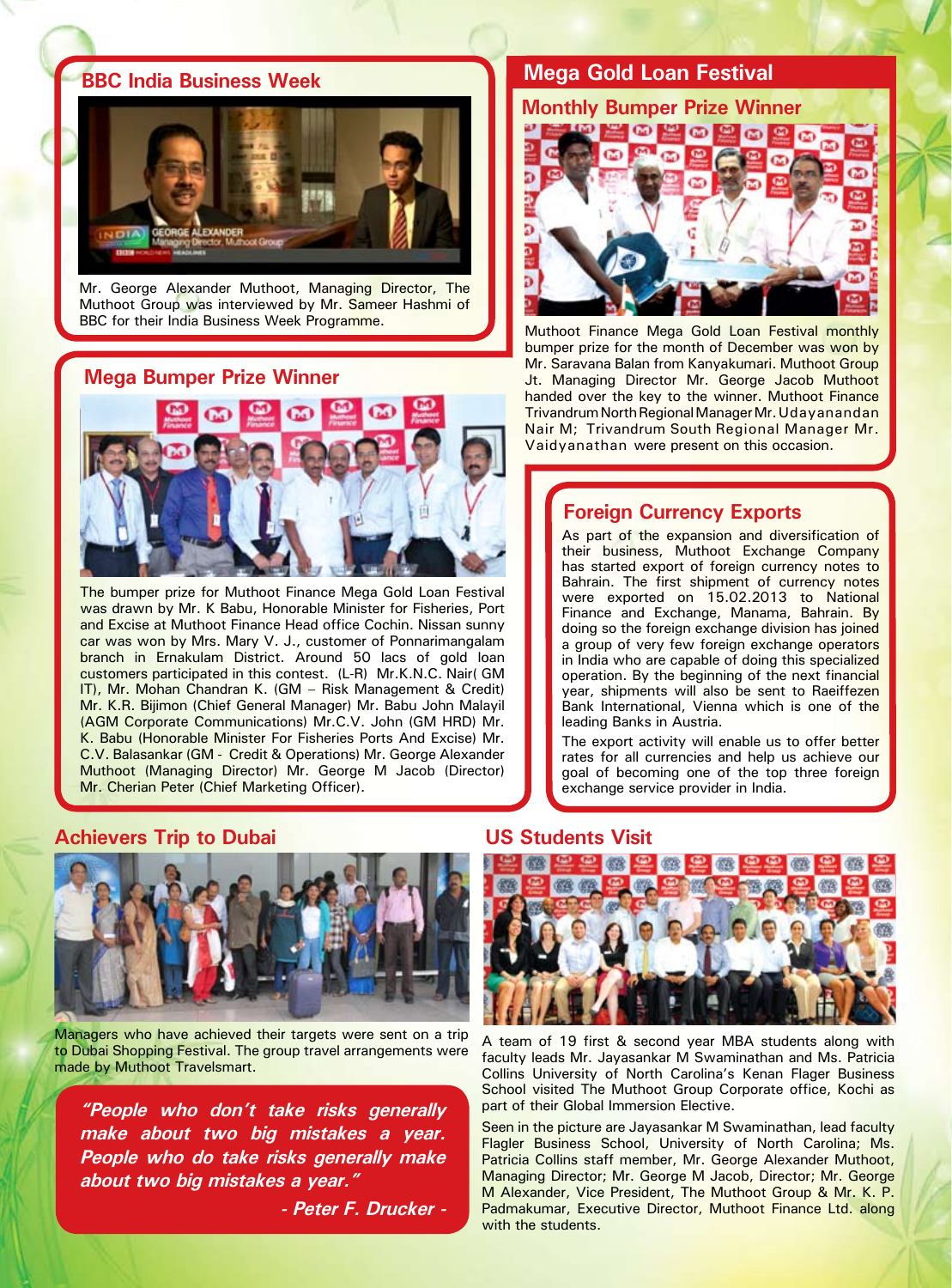### **Investothon 2012-13**

**ONSE** 

# **CERTIFICATE OF HONOUR**

**TVID** 

This is to certify that MUTHOOT SECURITIES LTD

is awarded as the Most Enthusiastic Team at Investothon 2012-13.

**ENSE** . NO

musa orkon 2012-13

Muthoot Securities Ltd. participated in the INVESTOTHON 2012-13, held at Marine Drive, Kochi on 20 Jan 2013. Muthoot team were selected as the "Most Enthusiastic Team" in the event and was given the certificate of Honor.

**MPMC launches the Mecca Medina with** 



Muthoot Precious metals Corporation, one of the group companies of Muthoot Group has introduced one more variety of Gold coin to its collections. This Gold coin has the impression of 'Mecca Medina with holy number 786 imprint'. The coin exemplifies the holiest city and the auspicious number in the Islamic religion. 24 carat gold coin with 999 purity comes in 2gms, 4gms and 8gms denomination in a tamper proof blister packing. (L-R) Mr. George M Jacob, Director; Mr. Alexander M George, Director; Mr. M.G. George Muthoot, Chairman; Mr. George Alexander Muthoot, Managing Director; Mr. Eapen Alexander, Vice President.



Muthoot Finance conducted an interdepartmental cricket tournament for its employees. Muthoot Audit team "Audit Tiger" won the game. Muthoot Marketing Team "Marko Blasters" were the runner up.



#### **Muthoot Green Park**

Muthoot Builders, a division of Muthoot Group started its new project "Muthoot Green Park" (the 14th residential project of Muthoot builders) at Peroorkada, Trivandrum. The foundation stone laying ceremony was done by Mr. George Jacob Muthoot, Jt. Managing Director, The Muthoot Group.



#### **Branch Opening**

Inauguration of our Kaipuzha Branch under Kottayam Region. Mr. George Thomas Muthoot, Jt. Managing Director, The Muthoot Group addressing the gathering.

#### **Corporate Fun Fest**







Mr.M.K.George Mr.Sreejith S.

Shenoy

Mr.Jinson Chacko

Muthoot Group participated in the Corporate Funfest, a competition between the Corporates in Kerala, organized by Rotary Club of Cochin East. Mr. M.K. George, Sr. Regional Manager, Ernakulam secured 1st prize for Solo Music Competition. Mr. Sreejith S. Senoy, Accounts Executive in Muthoot Precious Metals Corporation won 2nd Prize in Badminton Singles & in doubles along with Mr. Jinson Chacko, Manager, Central Office.